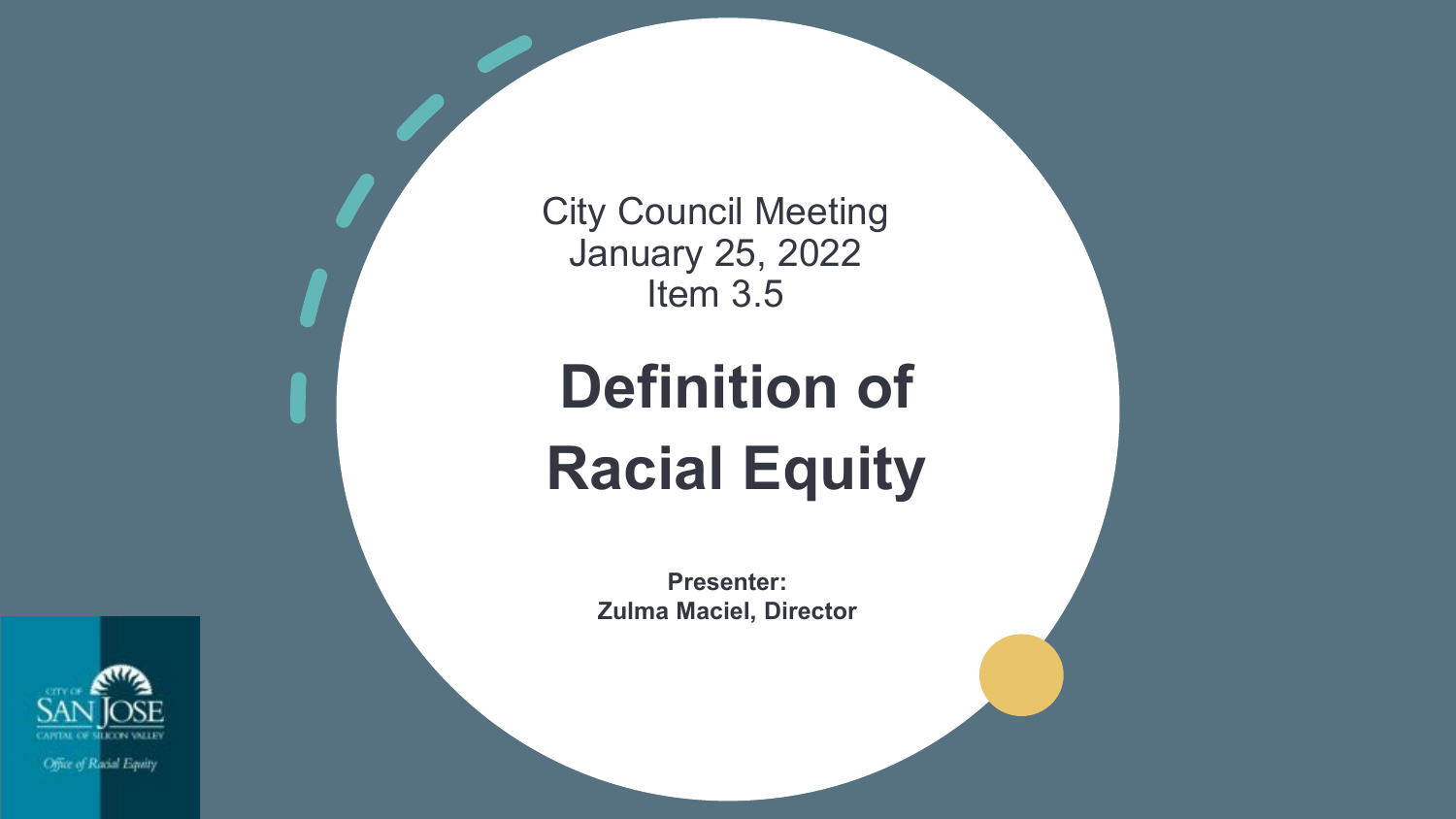November 2021 – City Administration proposed definition

"When race no longer predicts life outcomes and when outcomes for all groups are improved."

### PROPOSED **DEFINITION OF RACIAL EQUITY**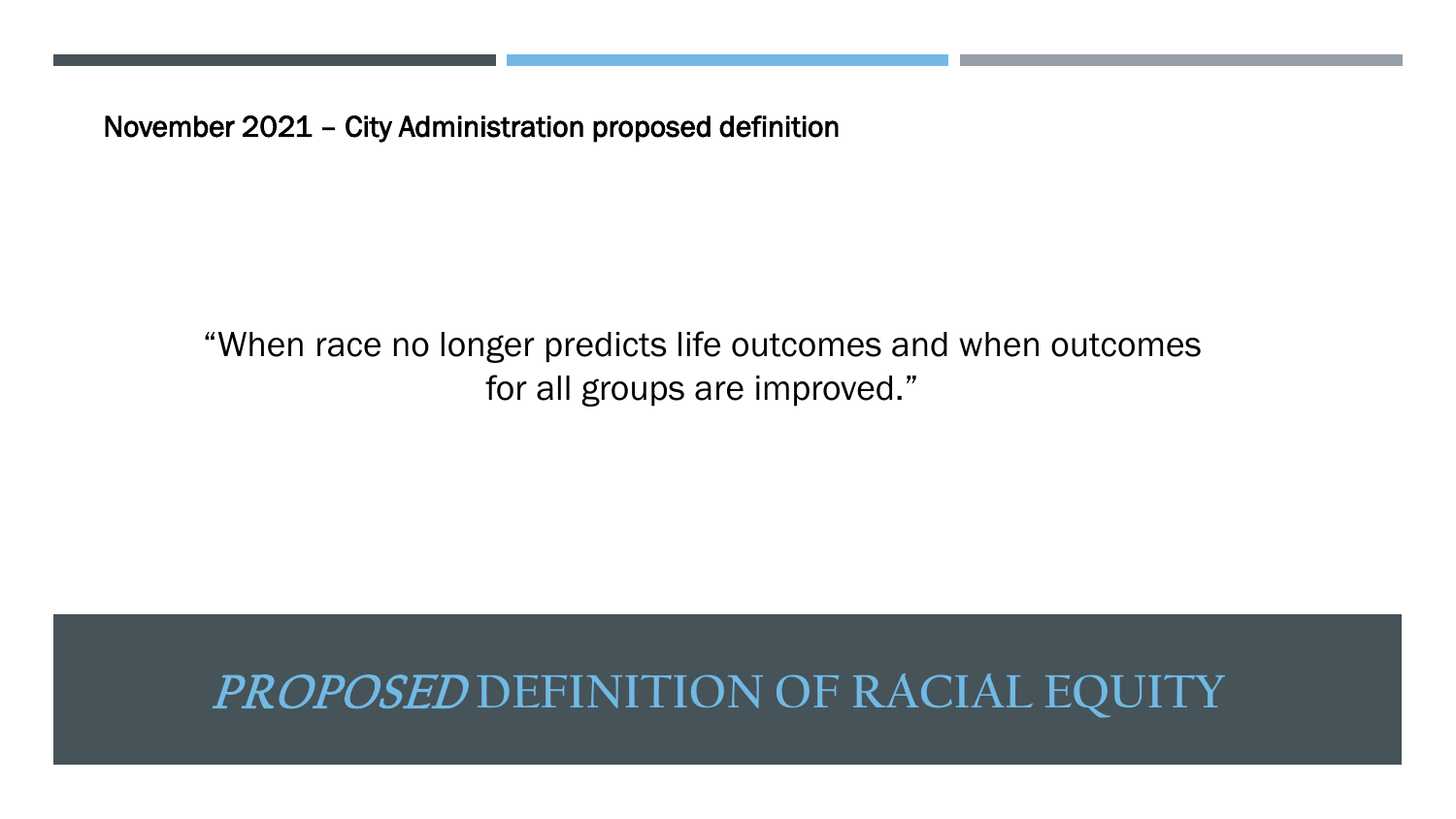#### November 2021 – City Councilmembers proposed definition

"Racial equity is realized when race can no longer be used to predict life outcomes, and outcomes for all groups are improved.

Racial equity means we eliminate racial disproportionalities so that race can no longer be used to predict success, and we increase the success of all communities. We set goals and measures to track our progress, with the recognition that strategies must be targeted to close the gaps. Systems and structures that are failing communities of color are actually failing all of us, economically and psychologically. Advancing racial equity is to our collective benefit."

### **PROPOSED DEFINITION OF RACIAL EQU**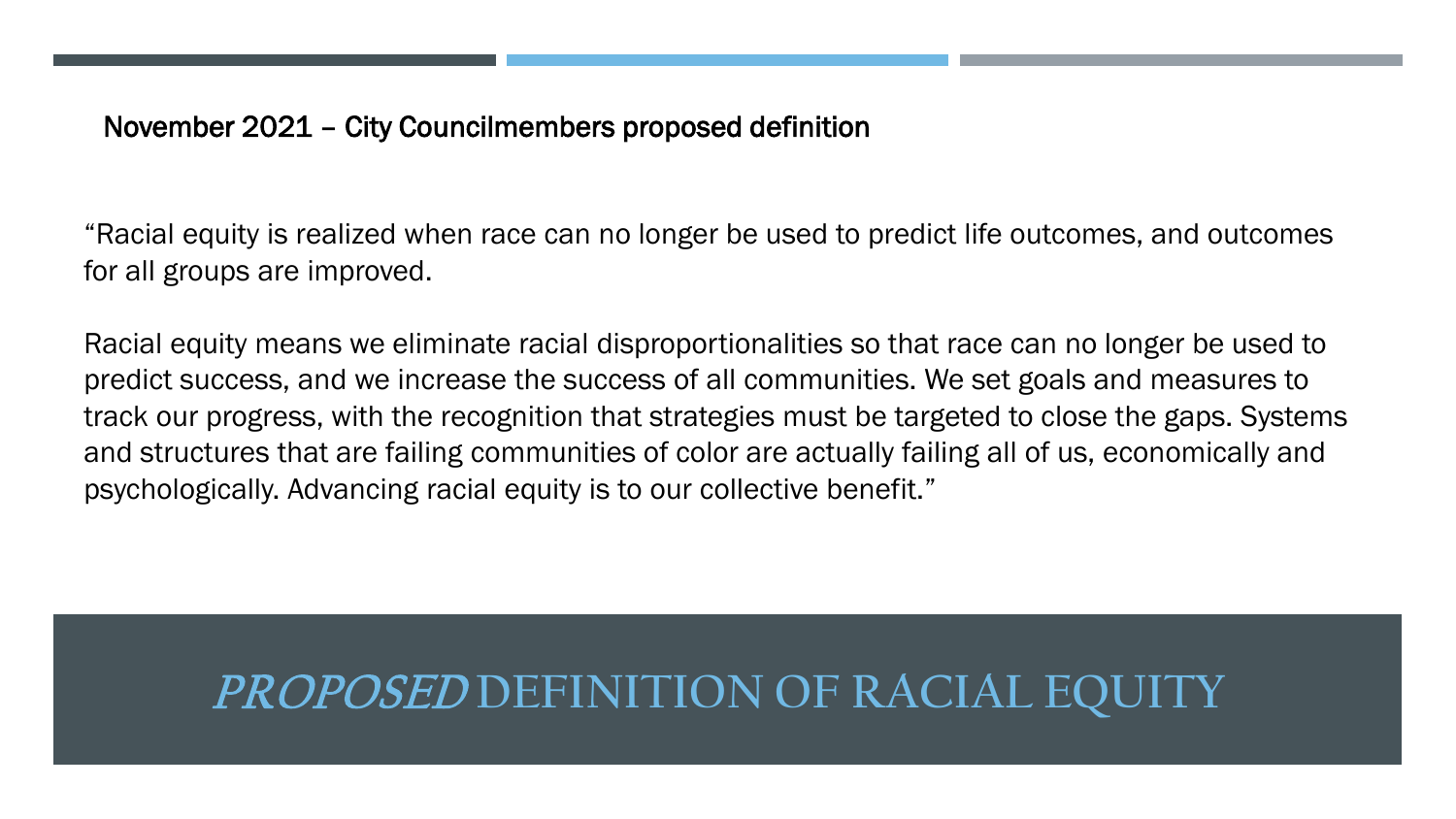#### January 2022– Revised definition based on City Council and stakeholder input

"Both a process and an outcome, racial equity is designed to center anti-racism, eliminate systemic racial inequities, and acknowledge the historical and existing practices that have led to discrimination and injustices to Black, Indigenous, Latino/a/x, Asian, and Pacific Islander communities.

The racial equity process explicitly prioritizes communities that have been economically deprived and underserved and establishes a practice for creating psychologically safe spaces for racial groups that have been most negatively impacted by the City's policies and practices. It is action that prioritizes liberation and measurable change and focuses on lived experiences of all impacted racial groups.

As an outcome, racial equity is achieved when race can no longer be used to predict life outcomes, and everyone can prosper and thrive."

### **REVISED DEFINITION OF RACIAL EQU**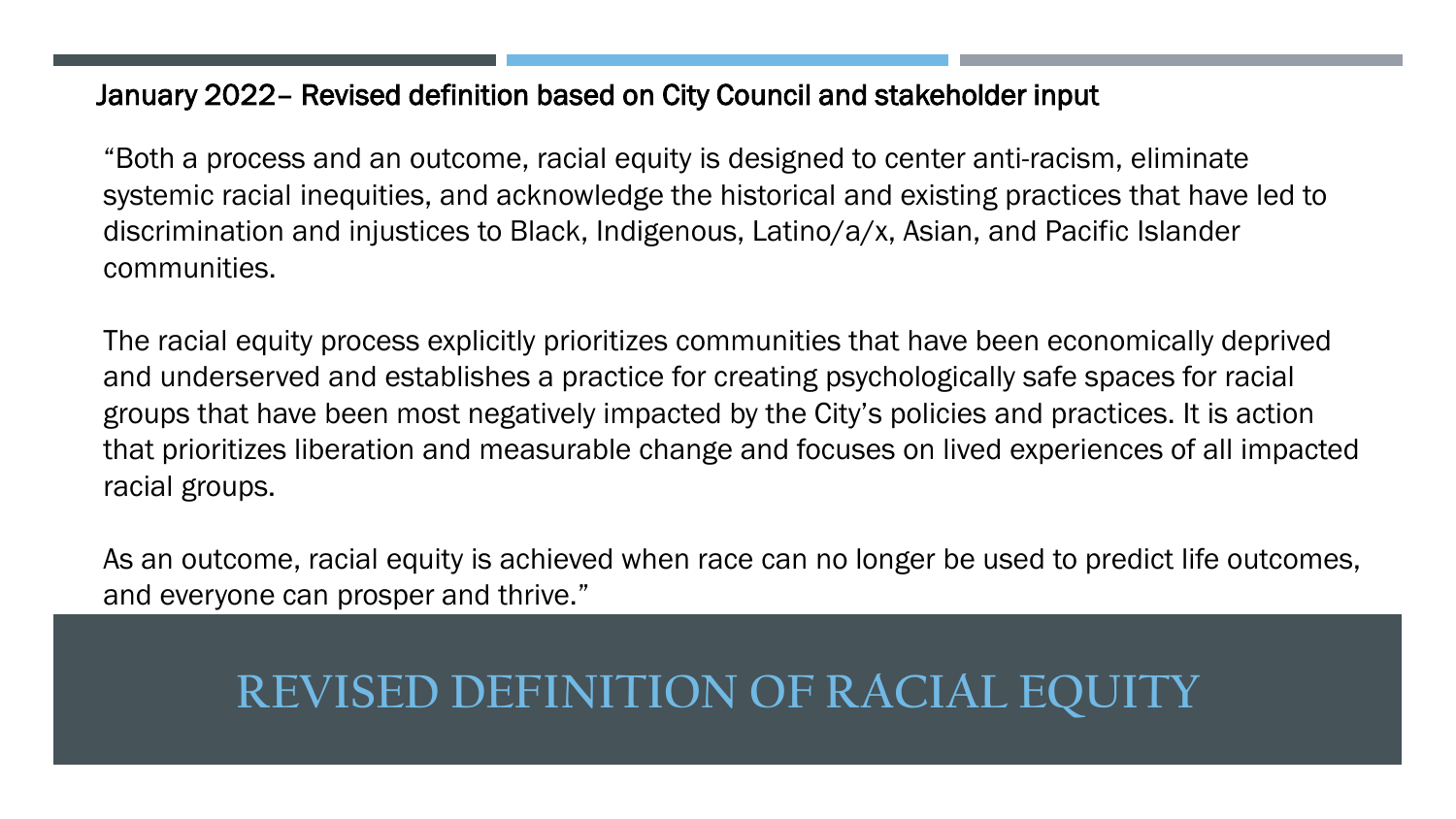#### **ACKNOWLEDGEMENTS**



City Councilmembers

Black Leadership Kitchen Cabinet

National Compadres Network

Racial Equity Action Leadership (REAL) Coalition

Sacred Heart Community Services

San Jose State University

Silicon Valley Council of Nonprofits

Veggielution

Vietnamese American Roundtable